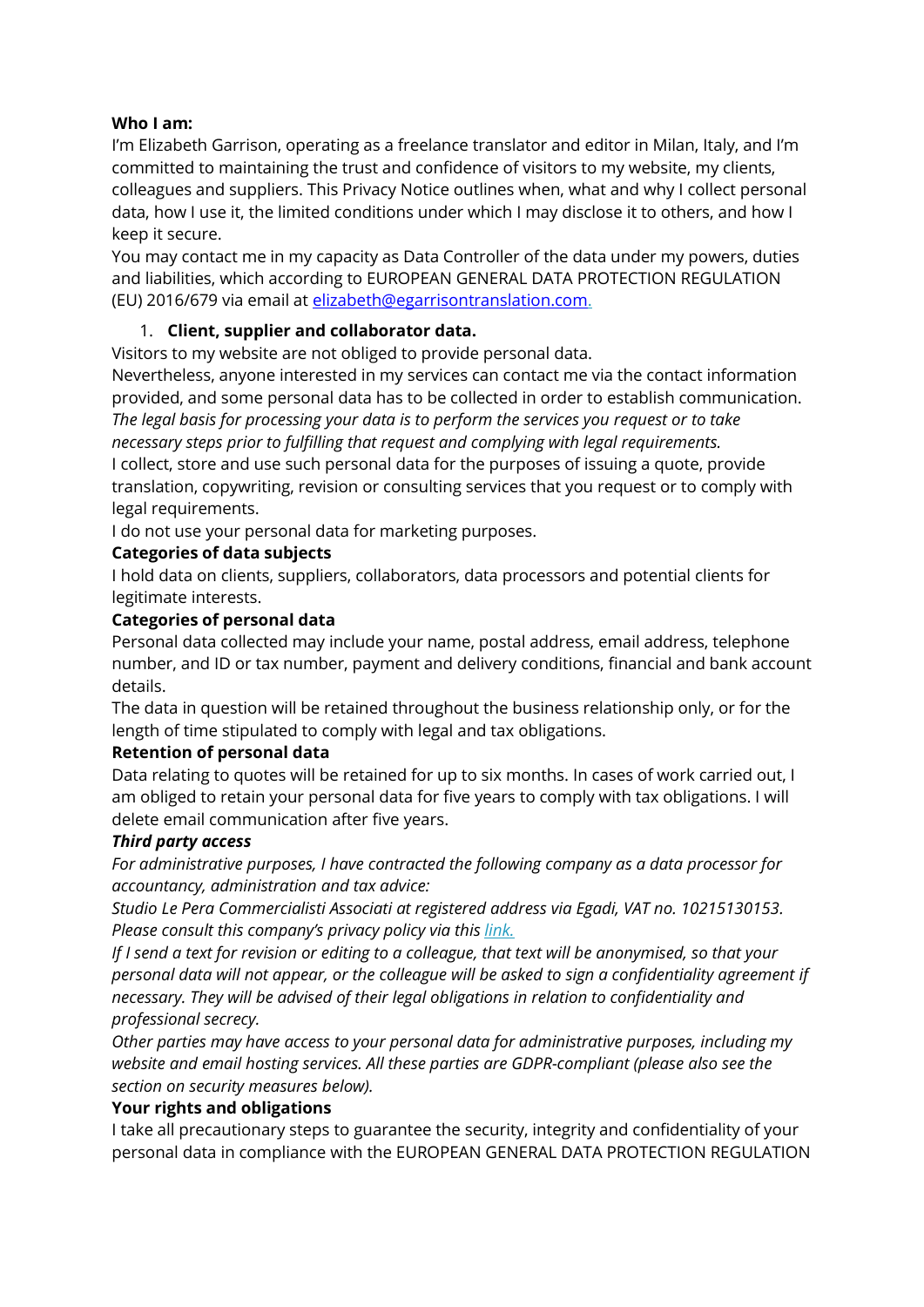(EU) 2016/679, in relation to the processing of personal data and the free movement of such data.

You are entitled to access, modify, erase or contest the personal data that I hold, in accordance with the abovementioned EU regulation. Please send your request directly to me using the contact provided above, and I will act upon this as soon as possible, within a maximum of one month from the date of your request.

Please contact me at [elizabeth@egarrisontranslation.com](mailto:elizabeth@egarrisontranslation.com) if you have any concerns about how I process your personal data. You also have the right to lodge a complaint with the supervisory body in Italy or in the country where you live.

## **Security measures**

I take all possible precautionary measures to guarantee that your personal data is safeguarded.

**Updates to computers and devices:** the equipment used for storing and processing personal data is updated as frequently as possible.

**Malware:** anti-virus software is installed on the equipment used for storing and processing personal data, to prevent the theft or destruction of this information. This anti-virus software is regularly updated.

**Firewall:** firewalls are in place on all devices used for storing or processing personal data, to avoid remote unlawful third-party access.

**Backup:** personal data is periodically backed up on a device other than that used on a dayto-day basis. The copy is stored in a secure place, separate from the computer containing the original files, so that personal data can be recovered in the event of loss or damage. Should this backup be done via electronic methods, an encrypted method is used to guarantee the confidentiality of the personal data, in the event of unlawful third-party access.

**Technical measures:** All electronic systems in use for storing or processing personal information are password protected.

# **Breaches of personal data**

In the event of a security breach of personal data, due to theft or unlawful access for example, I will notify the Italian Data Protection Agency within 72 hours of this security breach. This will include all of the information necessary to clarify the circumstances under which this happened. Notification will be done electronically via the Italian Data Protection Agency online portal: <https://www.garanteprivacy.it/regolamentoue/databreach>

#### **Cookie Policy**

Like most websites, mine also uses cookies to collect data. Cookies are small data files which are placed on your computer (PCs, smart phones or tablets) as you browse. They are used to remember when your computer or device accesses this website, they help it operate effectively and improve your user experience.

The data collected includes pages viewed and your journey around the website. These cookies are not used to collect or record data on your name, address or other contact details.

You can disable the use of cookies by changes your browser settings to reject cookies. In doing so, some of the website services may no longer function properly.

# **Acceptance of cookie policy**

[www.egarrisontranslations.com](http://www.egarrisontranslations.com/) assumes that you accept this cookie policy. Even so, the website will still show you information regarding this policy each time you begin a new session, to ensure that you are aware of it.

You can therefore take one of the following courses of action: